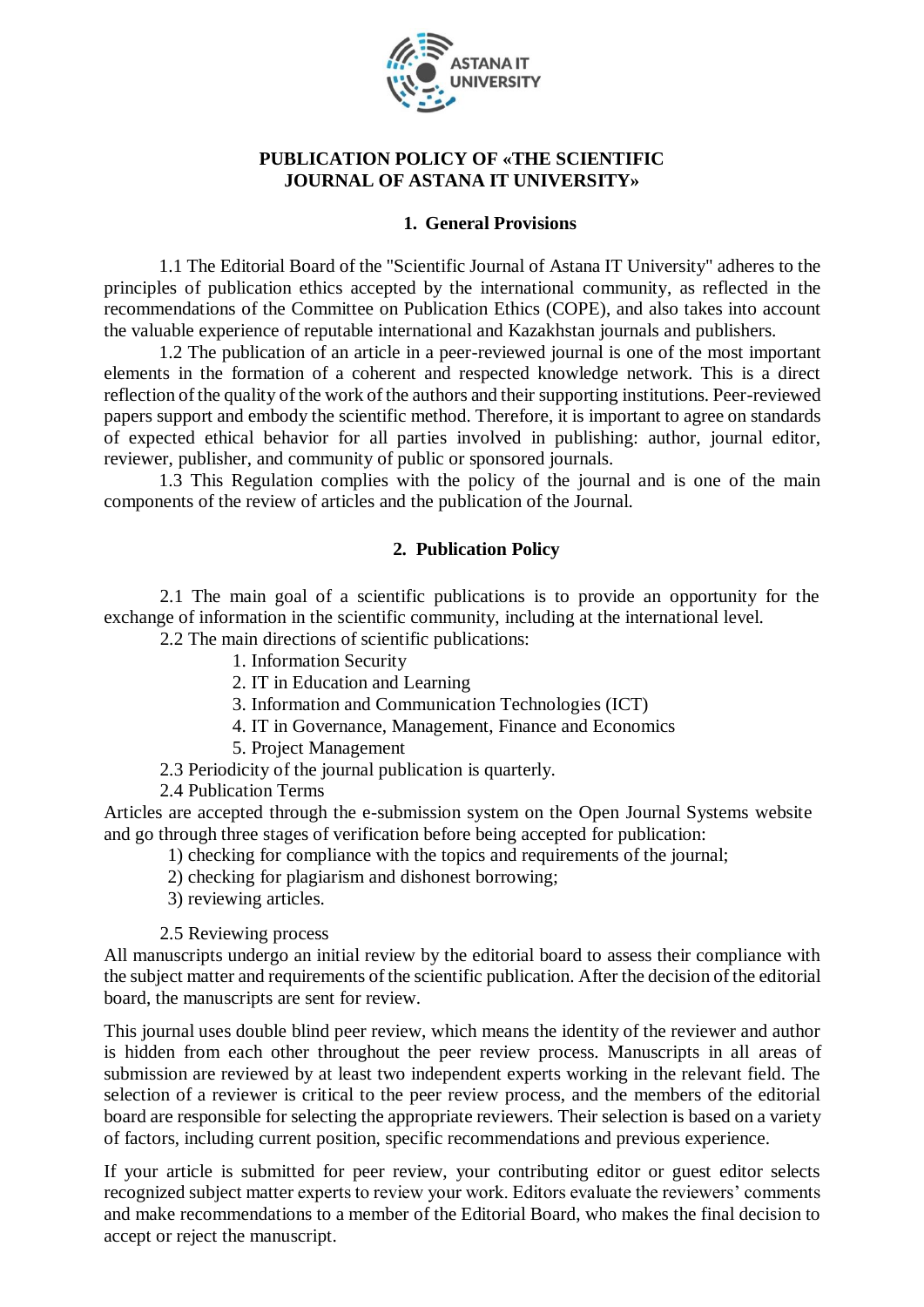The main purpose of peer review is to provide an editor with the information necessary to make a fair, evidence-based decision on a journal that meets editorial criteria. Reviewer notes should also help authors edit their paper for acceptance for publication.

Reviewers must adhere to the principles of the [COPE Ethical Guidelines for Peer Reviewers.](https://publicationethics.org/files/Peer%20review%20guidelines.pdf)

## 2.6 Open access policy

All articles accepted for publication are posted on the journal's website and [Open Journal](http://ojs.astanait.edu.kz/index.php/sjaitu/index)  [Systems](http://ojs.astanait.edu.kz/index.php/sjaitu/index) and indexed in [international databases.](https://sj.astanait.edu.kz/indexing-of-scientific-publication/) Archive of issues is free in the public domain.

## 2.7 Copyright Policy

The Scientific Journal of Astana IT University is an open access journal. This means that articles may be read, downloaded, copied, distributed, printed, and referenced in their full text under the terms of the Creative Commons copyright license.

Articles in the journal are published under the terms of the [CC BY-NC-ND](https://creativecommons.org/licenses/by-nc-nd/3.0/deed.ru) license.

Authors who publish a manuscript in this journal agree to the following terms:

- The authors reserve the right to authorship of their work and transfer to the journal the right of first publication under the terms of the [Creative Commons Attribution License,](https://creativecommons.org/licenses/by-nc-nd/3.0/deed.ru) which allows others to freely distribute the published work with a mandatory link to the the original work and the first publication of the work in this journal.
- Authors have the right to conclude independent additional agreements that relate to the non-exclusive distribution of the work in the form in which it was published by this journal (for example, to post the work in the electronic repository of the institution or publish as part of a monograph), providing the link to the first publication of the work in this journal.

# 2.8 Conflicts of interest

Editors, authors, and peer reviewers have a responsibility to disclose interests that might appear to affect their ability to present or review data objectively. These include relevant financial (for example, patent ownership, stock ownership, consultancies, speaker's fees), personal, political, intellectual, or religious interests. Authors' conflicts of interest (or information describing the absence of conflicts of interest) should be published whenever these are directly or indirectly relevant to the content being published and whenever they are significant.

## 2.9 Plagiarism detection

The Editorial Board of Scientific Journal of Astana IT University is obliged to check the manuscript originality using the licensed system. The originality of the text of scientific articles should be 80% or more. In this case, the Similarity Coefficient 1 and Similarity Coefficient 2 should not exceed 20% and 5%, respectively.

## **3. Principles of professional ethics in the activities of the Editorial Board**

3.1 The editors of the journal make decisions on the publication of an article based on the reliability, scientific significance and relevance of the work in question.

3.2 The policy of the Editorial Board of the Journal is based on modern legal requirements for copyright protection, legality and plagiarism set forth in the legislation of the Republic of Kazakhstan, and ethical principles supported by the community of leading publishers of scientific periodicals.

3.3 The editors assume that before submitting the material for publication, the authors and reviewers are familiar with the ethical principles and requirements of the journal, published on the official website of the journal.

3.4 All articles submitted for publication go through a double-blind peer review process, in which the Editorial Board undertakes to ensure that there is no conflict of interest between the parties.

3.5 The editors must ensure the confidentiality of all materials submitted to the journal and all communications with reviewers, unless otherwise agreed with the respective authors and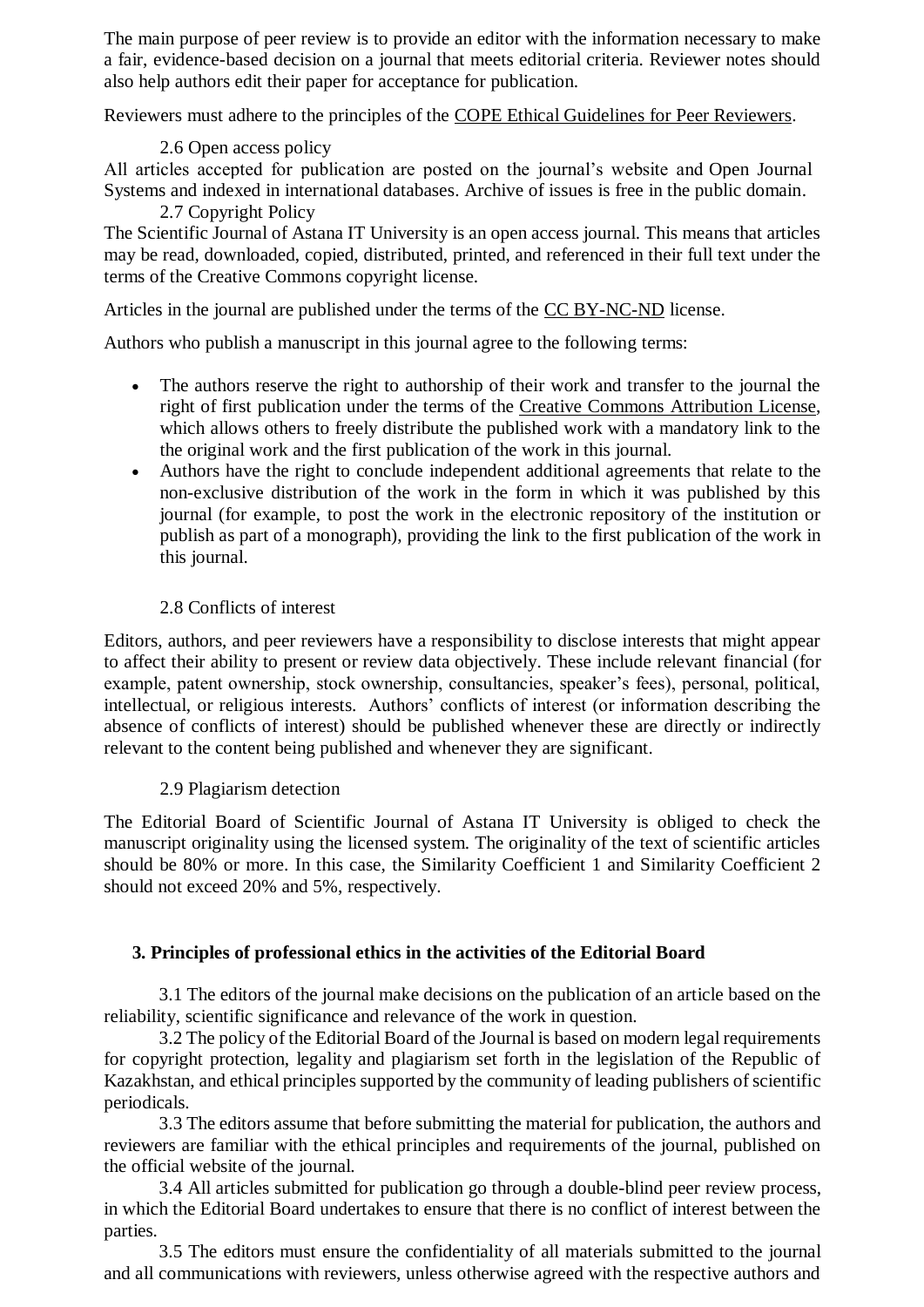reviewers. In exceptional circumstances and in consultation with the publisher, an editor may share limited information with editors of other journals as deemed necessary to investigate alleged research misconduct.

3.6 If the journal does not use an open review system and/or the reviewers have not agreed to disclose their names, the Editorial Board must protect the identities of the reviewers.

3.7 The editors should not allow the submitted article to be published if the reviewer or members of the Editorial Board have sufficient reason to believe that the article contains elements of copyright infringement and / or plagiarism.

3.8 Unpublished data obtained from manuscripts submitted for consideration should not be used by the editor-in-chief, editorial staff, reviewers, members of the editorial and publishing group or editorial board for personal purposes or transferred to third parties (without written consent)

#### **4. Ethical principles in the activities of the reviewer**

4.1 Any manuscripts received for a review must be treated as confidential documents. Reviewers should not share a review or document information with anyone or contact authors directly without the editor's permission.

4.2 Unpublished materials disclosed in a submitted manuscript should not be used in the reviewer's own research without the express written consent of the author. Confidential information or ideas obtained through peer review must be kept confidential and not used for private purposes.

4.3 Any selected reviewer who considers himself incompetent to review the studies described in the manuscript, or knows that a quick review of him would be impossible, should notify the editor and refuse to participate in the review process.

4.4 The reviewer should be aware of potential ethical issues in the document and bring them to the attention of editors, including any significant similarity or overlap between the manuscript in question and any other published document of which the reviewer is personally aware. Any statement that previously reported observations, conclusions or arguments must be accompanied by an appropriate citation.

4.5 Reviews must be carried out objectively. Reviewers should be aware of any personal bias they may have and take this into account when reviewing a document. Personal criticism of the author is inappropriate. Reviewers should clearly express their opinions with supporting arguments.

4.6 If the reviewer assumes that the author is including references to the work of the reviewer (or his colleagues), then this should be due to genuine scientific reasons, and not the intention to increase the number of citations of the reviewer or increase the visibility of his work (or their partners).

4.7 Reviewers must adhere to the principles of the [Ethical Guidelines for reviewers of](https://publicationethics.org/files/Peer%20review%20guidelines.pdf) [COPE.](https://publicationethics.org/files/Peer%20review%20guidelines.pdf)

#### **5. Responsibilities of the author**

5.1 Authors must ensure that they have written wholly original works and that, if the authors have used the works and/or words of others, it has been properly cited or cited and, if necessary, permission has been obtained.

5.2 The work of others should always be properly acknowledged. Authors should cite publications that have influenced the reported work and that provide the proper context for the work within the broader scientific endeavor.

5.3 Plagiarism in all its forms constitutes unethical behavior and is unacceptable.

5.4 An author should generally not publish manuscripts describing essentially the same research in more than one primary publishing journal. Submitting the same manuscript to more than one journal at the same time represents unethical behavior and is unacceptable.

5.5 Publication of certain types of articles (eg, clinical guidelines, translations) in more than one journal is sometimes justified under certain conditions. Authors and editors of the respective journals must agree to secondary publication, which must reflect the same data and interpretation of the main document. The primary citation must be in a secondary publication.

5.6 Authorship should be limited to those who have made significant contributions to the